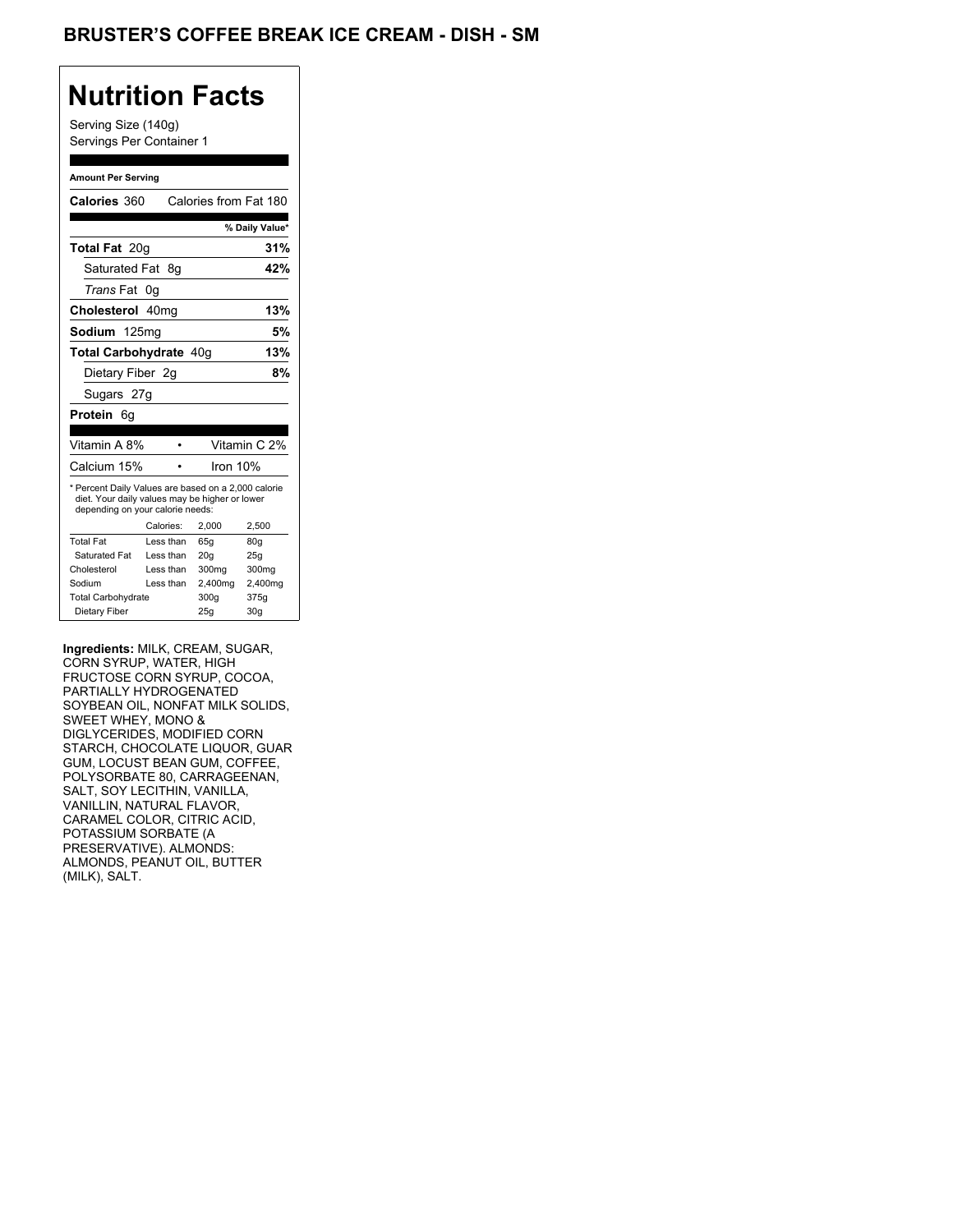## BRUSTER'S COFFEE BREAK ICE CREAM - DISH - REG

## Nutrition Facts

Serving Size (210g) Servings Per Container 1

#### Amount Per Serving

| Calories 540                                                                                                                                                                                                                                                                                                                                                                            |                        |                  | Calories from Fat 270 |
|-----------------------------------------------------------------------------------------------------------------------------------------------------------------------------------------------------------------------------------------------------------------------------------------------------------------------------------------------------------------------------------------|------------------------|------------------|-----------------------|
|                                                                                                                                                                                                                                                                                                                                                                                         |                        |                  | % Daily Value*        |
| Total Fat 30g                                                                                                                                                                                                                                                                                                                                                                           |                        |                  | 46%                   |
| Saturated Fat 13g                                                                                                                                                                                                                                                                                                                                                                       |                        |                  | 63%                   |
| Trans Fat 0g                                                                                                                                                                                                                                                                                                                                                                            |                        |                  |                       |
| Cholesterol 55mg                                                                                                                                                                                                                                                                                                                                                                        |                        |                  | 19%                   |
| Sodium 190mg                                                                                                                                                                                                                                                                                                                                                                            |                        |                  | 8%                    |
| Total Carbohydrate 59g                                                                                                                                                                                                                                                                                                                                                                  |                        |                  | 20%                   |
| Dietary Fiber 3g                                                                                                                                                                                                                                                                                                                                                                        |                        |                  | 12%                   |
| Sugars 40g                                                                                                                                                                                                                                                                                                                                                                              |                        |                  |                       |
| Protein 9g                                                                                                                                                                                                                                                                                                                                                                              |                        |                  |                       |
|                                                                                                                                                                                                                                                                                                                                                                                         |                        |                  |                       |
| Vitamin A 15%                                                                                                                                                                                                                                                                                                                                                                           | $\bullet$              |                  | Vitamin C 4%          |
| Calcium 20%                                                                                                                                                                                                                                                                                                                                                                             | $\bullet$              | Iron 15%         |                       |
| * Percent Daily Values are based on a 2,000 calorie<br>diet. Your daily values may be higher or lower<br>depending on your calorie needs:                                                                                                                                                                                                                                               |                        |                  |                       |
| <b>Total Fat</b>                                                                                                                                                                                                                                                                                                                                                                        | Calories:<br>Less than | 2,000<br>65g     | 2,500<br>80g          |
| Saturated Fat                                                                                                                                                                                                                                                                                                                                                                           | Less than              | 20g              | 25g                   |
| Cholesterol<br>Sodium                                                                                                                                                                                                                                                                                                                                                                   | Less than<br>Less than | 300mg<br>2,400mg | 300mg<br>2,400mg      |
| <b>Total Carbohydrate</b>                                                                                                                                                                                                                                                                                                                                                               |                        | 300g             | 375g                  |
| Dietary Fiber                                                                                                                                                                                                                                                                                                                                                                           |                        | 25g              | 30g                   |
| SOYBEAN OIL, NONFAT MILK SOLIDS,<br>SWEET WHEY, MONO &<br>DIGLYCERIDES, MODIFIED CORN<br>STARCH, CHOCOLATE LIQUOR, GUAR<br>GUM, LOCUST BEAN GUM, COFFEE,<br>POLYSORBATE 80, CARRAGEENAN,<br>SALT, SOY LECITHIN, VANILLA,<br>VANILLIN, NATURAL FLAVOR,<br>CARAMEL COLOR, CITRIC ACID,<br>POTASSIUM SORBATE (A<br>PRESERVATIVE). ALMONDS:<br>ALMONDS, PEANUT OIL, BUTTER<br>(MILK), SALT. |                        |                  |                       |
|                                                                                                                                                                                                                                                                                                                                                                                         |                        |                  |                       |
|                                                                                                                                                                                                                                                                                                                                                                                         |                        |                  |                       |
|                                                                                                                                                                                                                                                                                                                                                                                         |                        |                  |                       |
|                                                                                                                                                                                                                                                                                                                                                                                         |                        |                  |                       |
|                                                                                                                                                                                                                                                                                                                                                                                         |                        |                  |                       |
|                                                                                                                                                                                                                                                                                                                                                                                         |                        |                  |                       |
|                                                                                                                                                                                                                                                                                                                                                                                         |                        |                  |                       |
|                                                                                                                                                                                                                                                                                                                                                                                         |                        |                  |                       |
|                                                                                                                                                                                                                                                                                                                                                                                         |                        |                  |                       |
|                                                                                                                                                                                                                                                                                                                                                                                         |                        |                  |                       |
|                                                                                                                                                                                                                                                                                                                                                                                         |                        |                  |                       |
|                                                                                                                                                                                                                                                                                                                                                                                         |                        |                  |                       |
|                                                                                                                                                                                                                                                                                                                                                                                         |                        |                  |                       |
|                                                                                                                                                                                                                                                                                                                                                                                         |                        |                  |                       |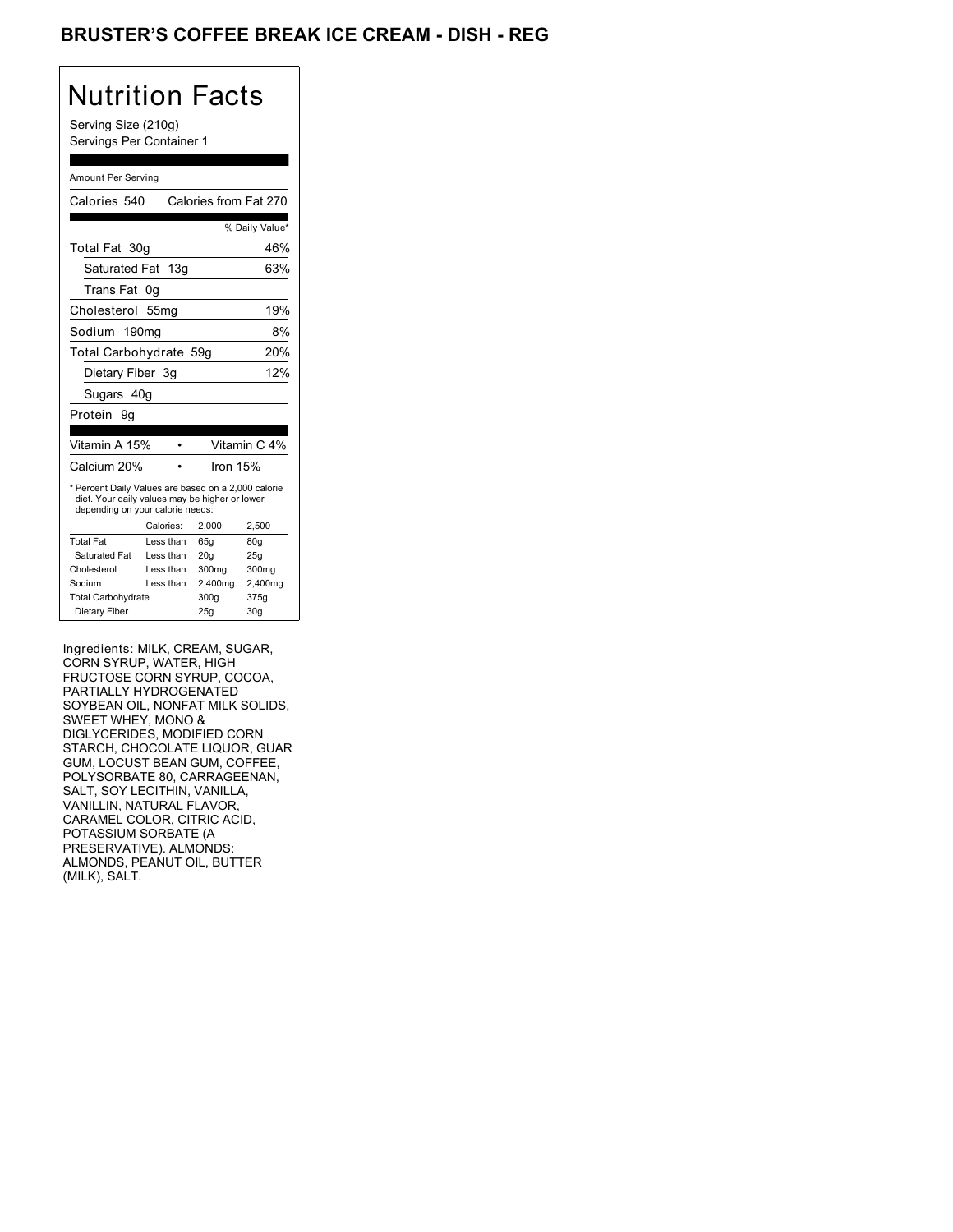## BRUSTER'S COFFEE BREAK ICE CREAM - DISH - LG

## Nutrition Facts

Serving Size (280g) Servings Per Container 1

#### Amount Per Serving

| Calories 720                                                                                                                                                                                                                                                                                                                                                                            |                        |                  | Calories from Fat 360 |
|-----------------------------------------------------------------------------------------------------------------------------------------------------------------------------------------------------------------------------------------------------------------------------------------------------------------------------------------------------------------------------------------|------------------------|------------------|-----------------------|
|                                                                                                                                                                                                                                                                                                                                                                                         |                        |                  | % Daily Value*        |
| Total Fat 40g                                                                                                                                                                                                                                                                                                                                                                           |                        |                  | 61%                   |
| Saturated Fat 17g                                                                                                                                                                                                                                                                                                                                                                       |                        |                  | 84%                   |
| Trans Fat 0.5g                                                                                                                                                                                                                                                                                                                                                                          |                        |                  |                       |
| Cholesterol 75mg                                                                                                                                                                                                                                                                                                                                                                        |                        |                  | 25%                   |
| Sodium 250mg                                                                                                                                                                                                                                                                                                                                                                            |                        |                  | 10%                   |
| Total Carbohydrate 79g                                                                                                                                                                                                                                                                                                                                                                  |                        |                  | 26%                   |
| Dietary Fiber 4g                                                                                                                                                                                                                                                                                                                                                                        |                        |                  | 16%                   |
| Sugars 53g                                                                                                                                                                                                                                                                                                                                                                              |                        |                  |                       |
| Protein 12g                                                                                                                                                                                                                                                                                                                                                                             |                        |                  |                       |
|                                                                                                                                                                                                                                                                                                                                                                                         |                        |                  |                       |
| Vitamin A 15%                                                                                                                                                                                                                                                                                                                                                                           | $\bullet$              |                  | Vitamin C 4%          |
| Calcium 30%                                                                                                                                                                                                                                                                                                                                                                             | $\bullet$              | Iron 20%         |                       |
| * Percent Daily Values are based on a 2,000 calorie<br>diet. Your daily values may be higher or lower<br>depending on your calorie needs:                                                                                                                                                                                                                                               |                        |                  |                       |
| <b>Total Fat</b>                                                                                                                                                                                                                                                                                                                                                                        | Calories:<br>Less than | 2,000<br>65g     | 2,500<br>80g          |
| Saturated Fat                                                                                                                                                                                                                                                                                                                                                                           | Less than              | 20g              | 25g                   |
| Cholesterol<br>Sodium                                                                                                                                                                                                                                                                                                                                                                   | Less than<br>Less than | 300mg<br>2,400mg | 300mg<br>2,400mg      |
| <b>Total Carbohydrate</b>                                                                                                                                                                                                                                                                                                                                                               |                        | 300g             | 375g                  |
| Dietary Fiber                                                                                                                                                                                                                                                                                                                                                                           |                        | 25g              | 30g                   |
| SOYBEAN OIL, NONFAT MILK SOLIDS,<br>SWEET WHEY, MONO &<br>DIGLYCERIDES, MODIFIED CORN<br>STARCH, CHOCOLATE LIQUOR, GUAR<br>GUM, LOCUST BEAN GUM, COFFEE,<br>POLYSORBATE 80, CARRAGEENAN,<br>SALT, SOY LECITHIN, VANILLA,<br>VANILLIN, NATURAL FLAVOR,<br>CARAMEL COLOR, CITRIC ACID,<br>POTASSIUM SORBATE (A<br>PRESERVATIVE). ALMONDS:<br>ALMONDS, PEANUT OIL, BUTTER<br>(MILK), SALT. |                        |                  |                       |
|                                                                                                                                                                                                                                                                                                                                                                                         |                        |                  |                       |
|                                                                                                                                                                                                                                                                                                                                                                                         |                        |                  |                       |
|                                                                                                                                                                                                                                                                                                                                                                                         |                        |                  |                       |
|                                                                                                                                                                                                                                                                                                                                                                                         |                        |                  |                       |
|                                                                                                                                                                                                                                                                                                                                                                                         |                        |                  |                       |
|                                                                                                                                                                                                                                                                                                                                                                                         |                        |                  |                       |
|                                                                                                                                                                                                                                                                                                                                                                                         |                        |                  |                       |
|                                                                                                                                                                                                                                                                                                                                                                                         |                        |                  |                       |
|                                                                                                                                                                                                                                                                                                                                                                                         |                        |                  |                       |
|                                                                                                                                                                                                                                                                                                                                                                                         |                        |                  |                       |
|                                                                                                                                                                                                                                                                                                                                                                                         |                        |                  |                       |
|                                                                                                                                                                                                                                                                                                                                                                                         |                        |                  |                       |
|                                                                                                                                                                                                                                                                                                                                                                                         |                        |                  |                       |
|                                                                                                                                                                                                                                                                                                                                                                                         |                        |                  |                       |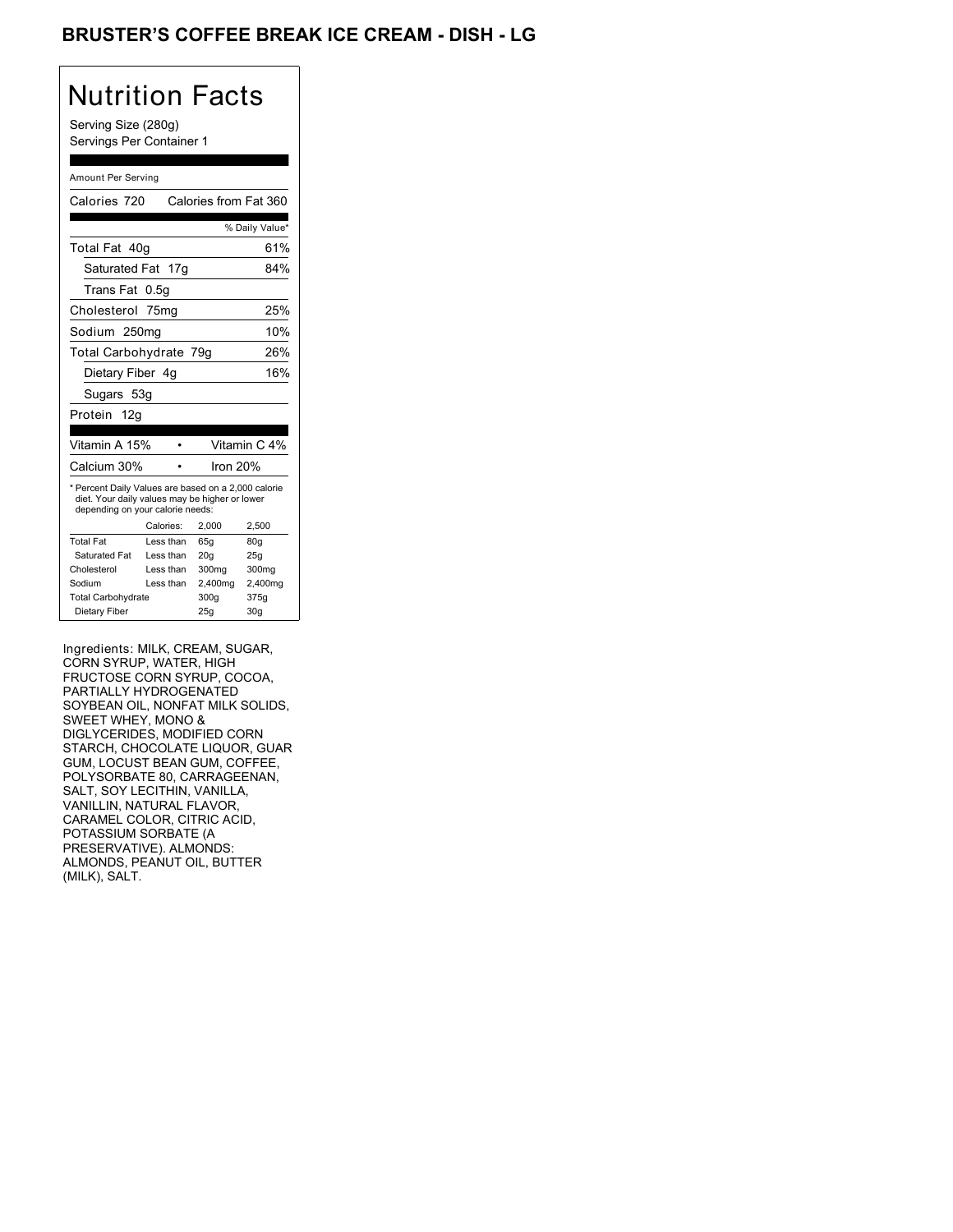## BRUSTER'S COFFEE BREAK ICE CREAM - SUGAR CONE - SM

# Nutrition Facts

Serving Size (153g) Servings Per Container 1

#### Amount Per Serving

| Calories 410           | Calories from Fat 180                               |
|------------------------|-----------------------------------------------------|
|                        | % Daily Value*                                      |
| Total Fat 20g          | 31%                                                 |
| Saturated Fat 8q       | 42%                                                 |
| Trans Fat 0q           |                                                     |
| Cholesterol 40mg       | 13%                                                 |
| Sodium 140mg           | 6%                                                  |
| Total Carbohydrate 52g | 17%                                                 |
| Dietary Fiber 2g       | 8%                                                  |
| Sugars 30g             |                                                     |
| Protein 7q             |                                                     |
| Vitamin A 8%           | Vitamin C 2%                                        |
| Calcium 15%            | Iron $15%$                                          |
| diet.                  | * Percent Daily Values are based on a 2,000 calorie |

depending on your calorie needs:

Ingredients: MILK, CREAM, SUGAR, Saturated Fat Less than 20g 25g FRUCTOSE CORN SYRUP, COCOA,<br>———————————————————— Sodium Less than 2,400mg 2,400mg SOYBEAN OIL, NONFAT MILK SOLIDS, SWEET WHEY, MONO & GUM, LOCUST BEAN GUM, COFFEE, POLYSORBATE 80, CARRAGEENAN, SALT, SOY LECITHIN, VANILLA, VANILLIN, NATURAL FLAVOR, CARAMEL COLOR, CITRIC ACID, POTASSIUM SORBATE (A PRESERVATIVE). ALMONDS: ALMONDS, PEANUT OIL, BUTTER (MILK), SALT. SUGAR CONE: ENRICHED WHEAT FLOUR (ENRICHED WITH NIACIN, REDUCED IRON, THIAMIN MONONITRATE, RIBOFLAVIN, FOLIC ACID), TAPIOCA FLOUR, SUGAR, VEGETABLE SHORTENING (SOYBEAN AND/OR CANOLA OIL, MODIFIED PALM OIL, SOY LECITHIN, AND/OR PARTIALLY HYDROGENATED SOYBEAN OIL), OAT FIBER AND/OR VEGETABLE FIBER, SALT, CARAMEL COLOR, ARTIFICIAL FLAVOR, SOY LECITHIN. CORN SYRUP, WATER, HIGH PARTIALLY HYDROGENATED DIGLYCERIDES, MODIFIED CORN STARCH, CHOCOLATE LIQUOR, GUAR Celebrate 12<br>
Vertical Sunday, 1401 and 29, 410<br>
Sunday, 1401 and 29, 410<br>
Sunday, 140<br>
Sunday, 140<br>
Sunday, 140<br>
Sunday, 140<br>
Celebrate 140<br>
Celebrate 140<br>
Celebrate 140<br>
Celebrate 140<br>
Celebrate 140<br>
Celebrate 140<br>
Cele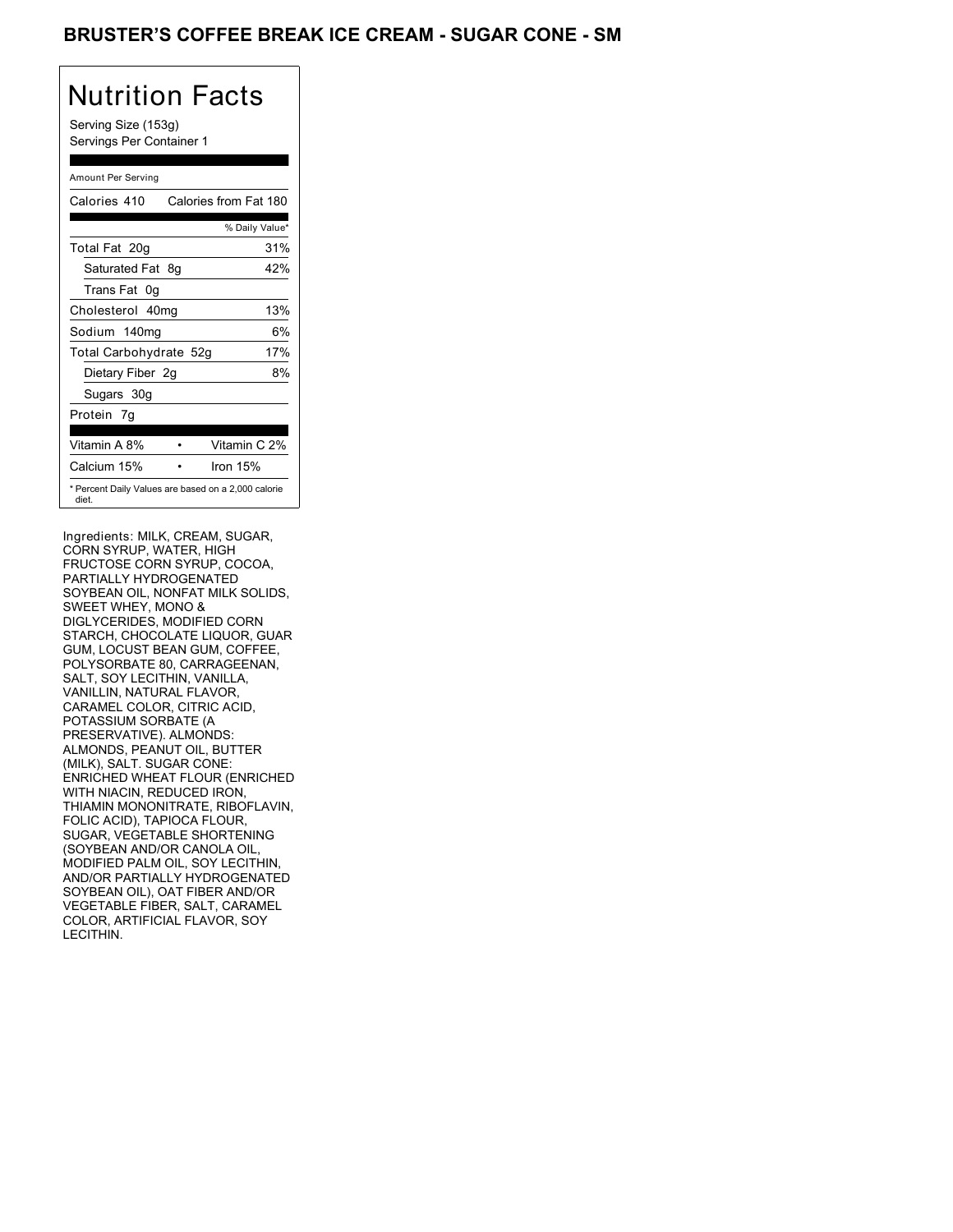## BRUSTER'S COFFEE BREAK ICE CREAM - SUGAR CONE - REG

# Nutrition Facts

Serving Size (223g) Servings Per Container 1

#### Amount Per Serving

| Calories 600           | Calories from Fat 270                               |
|------------------------|-----------------------------------------------------|
|                        | % Daily Value*                                      |
| Total Fat 30g          | 46%                                                 |
| Saturated Fat 13g      | 63%                                                 |
| Trans Fat 0q           |                                                     |
| Cholesterol 55mg       | 19%                                                 |
| Sodium 210mg           | 9%                                                  |
| Total Carbohydrate 71g | 24%                                                 |
| Dietary Fiber 3g       | 12%                                                 |
| Sugars 43g             |                                                     |
| Protein 10g            |                                                     |
| Vitamin A 15%          | Vitamin C 4%                                        |
| Calcium 25%            | Iron $20%$                                          |
| diet.                  | * Percent Daily Values are based on a 2,000 calorie |

depending on your calorie needs:

Ingredients: MILK, CREAM, SUGAR, Saturated Fat Less than 20g 25g FRUCTOSE CORN SYRUP, COCOA,<br>———————————————————— Sodium Less than 2,400mg 2,400mg SOYBEAN OIL, NONFAT MILK SOLIDS, SWEET WHEY, MONO & GUM, LOCUST BEAN GUM, COFFEE, POLYSORBATE 80, CARRAGEENAN, SALT, SOY LECITHIN, VANILLA, VANILLIN, NATURAL FLAVOR, CARAMEL COLOR, CITRIC ACID, POTASSIUM SORBATE (A PRESERVATIVE). ALMONDS: ALMONDS, PEANUT OIL, BUTTER (MILK), SALT. SUGAR CONE: ENRICHED WHEAT FLOUR (ENRICHED WITH NIACIN, REDUCED IRON, THIAMIN MONONITRATE, RIBOFLAVIN, FOLIC ACID), TAPIOCA FLOUR, SUGAR, VEGETABLE SHORTENING (SOYBEAN AND/OR CANOLA OIL, MODIFIED PALM OIL, SOY LECITHIN, AND/OR PARTIALLY HYDROGENATED SOYBEAN OIL), OAT FIBER AND/OR VEGETABLE FIBER, SALT, CARAMEL COLOR, ARTIFICIAL FLAVOR, SOY LECITHIN. CORN SYRUP, WATER, HIGH PARTIALLY HYDROGENATED DIGLYCERIDES, MODIFIED CORN STARCH, CHOCOLATE LIQUOR, GUAR Celebrate Sunday,  $\frac{1}{2}$  Celebrate Sunday,  $\frac{1}{2}$  Celebrate Sunday,  $\frac{1}{2}$  Celebrate Sunday,  $\frac{1}{2}$  Celebrate Sunday,  $\frac{1}{2}$  Celebrate Sunday,  $\frac{1}{2}$  Celebrate Sunday,  $\frac{1}{2}$  Celebrate Sunday,  $\frac{1}{2$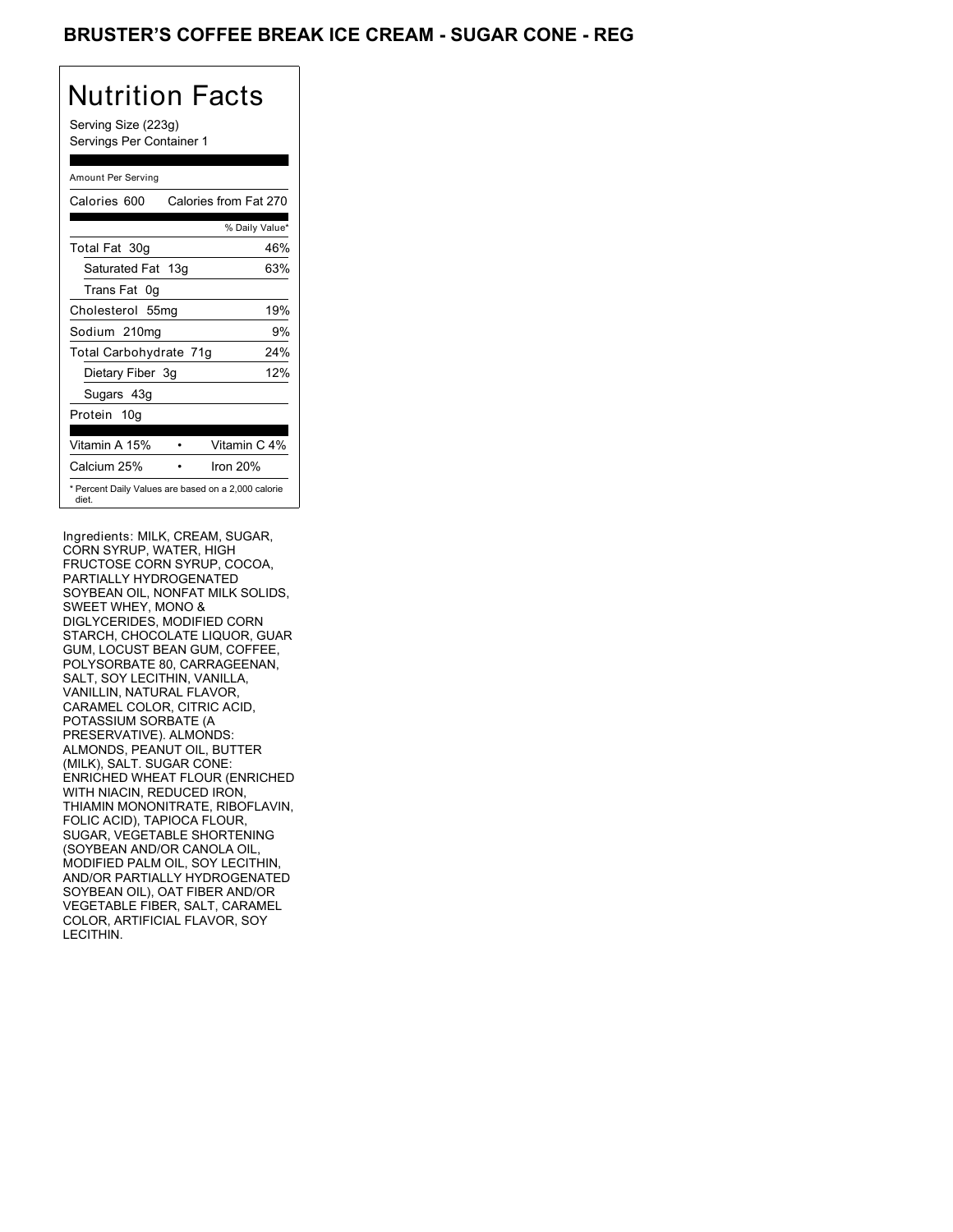## BRUSTER'S COFFEE BREAK ICE CREAM - SUGAR CONE - LG

# Nutrition Facts

Serving Size (293g) Servings Per Container 1

#### Amount Per Serving

| Calories 780                                                 | Calories from Fat 360 |
|--------------------------------------------------------------|-----------------------|
|                                                              | % Daily Value*        |
| Total Fat 40g                                                | 62%                   |
| Saturated Fat 17g                                            | 84%                   |
| Trans Fat 0.5q                                               |                       |
| Cholesterol 75mg                                             | 25%                   |
| Sodium 270mg                                                 | 11%                   |
| Total Carbohydrate 91g                                       | 30%                   |
| Dietary Fiber 4g                                             | 16%                   |
| Sugars 56g                                                   |                       |
| Protein 13g                                                  |                       |
| Vitamin A 15%                                                | Vitamin C 4%          |
| Calcium 30%                                                  | Iron $25%$            |
| * Percent Daily Values are based on a 2,000 calorie<br>diet. |                       |

Ingredients: MILK, CREAM, SUGAR, Saturated Fat Less than 20g 25g FRUCTOSE CORN SYRUP, COCOA,<br>———————————————————— Sodium Less than 2,400mg 2,400mg SOYBEAN OIL, NONFAT MILK SOLIDS, SWEET WHEY, MONO & GUM, LOCUST BEAN GUM, COFFEE, POLYSORBATE 80, CARRAGEENAN, SALT, SOY LECITHIN, VANILLA, VANILLIN, NATURAL FLAVOR, CARAMEL COLOR, CITRIC ACID, POTASSIUM SORBATE (A PRESERVATIVE). ALMONDS: ALMONDS, PEANUT OIL, BUTTER (MILK), SALT. SUGAR CONE: ENRICHED WHEAT FLOUR (ENRICHED WITH NIACIN, REDUCED IRON, THIAMIN MONONITRATE, RIBOFLAVIN, FOLIC ACID), TAPIOCA FLOUR, SUGAR, VEGETABLE SHORTENING (SOYBEAN AND/OR CANOLA OIL, MODIFIED PALM OIL, SOY LECITHIN, AND/OR PARTIALLY HYDROGENATED SOYBEAN OIL), OAT FIBER AND/OR VEGETABLE FIBER, SALT, CARAMEL COLOR, ARTIFICIAL FLAVOR, SOY LECITHIN. CORN SYRUP, WATER, HIGH PARTIALLY HYDROGENATED DIGLYCERIDES, MODIFIED CORN STARCH, CHOCOLATE LIQUOR, GUAR Vertical Sunday, May 29, 78036040g62%17g84%0.5g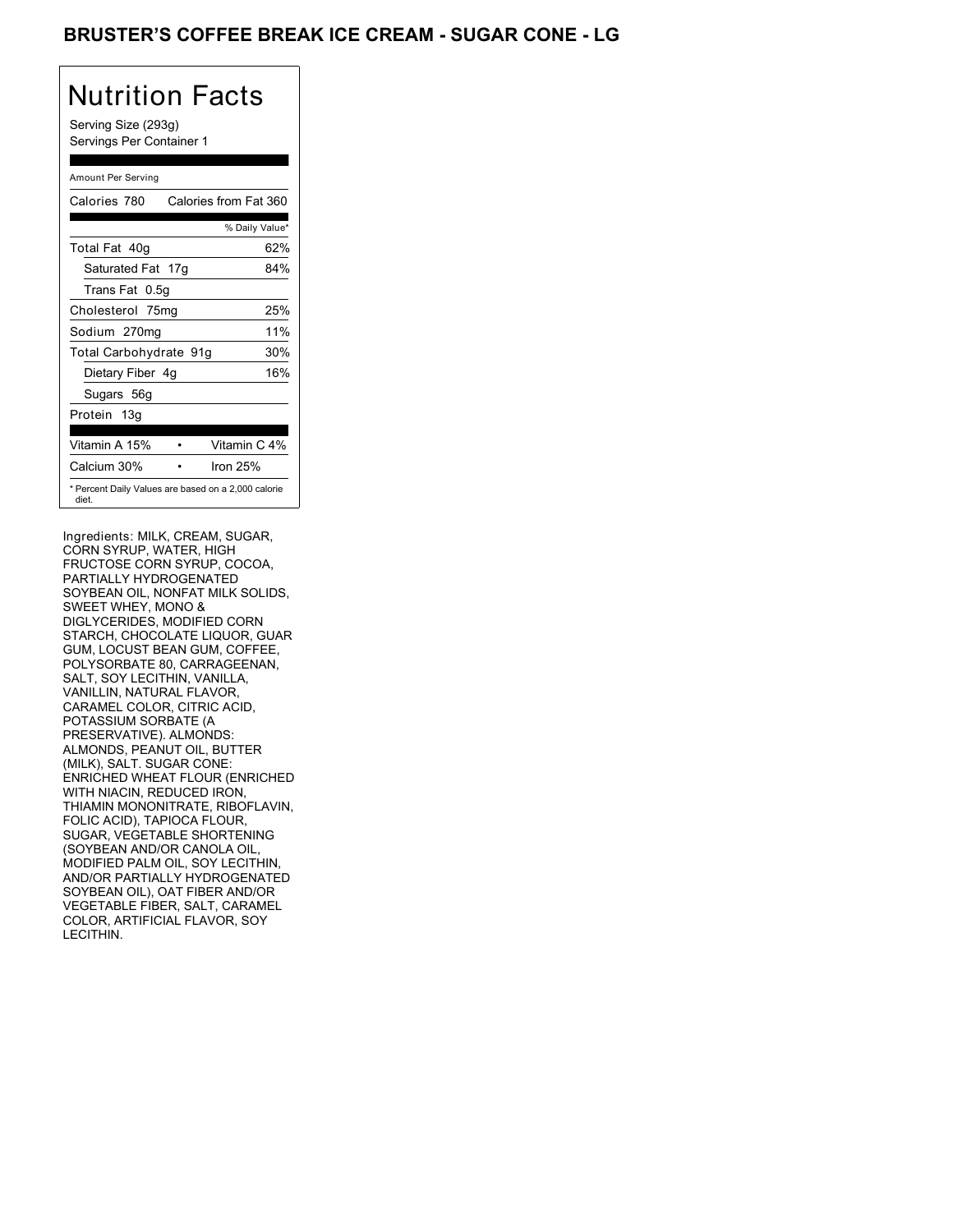## BRUSTER'S COFFEE BREAK ICE CREAM - CAKE CONE - SM

## Nutrition Facts

Serving Size (146g) Servings Per Container 1

#### Amount Per Serving

| Calories 390           | Calories from Fat 180                               |
|------------------------|-----------------------------------------------------|
|                        | % Daily Value*                                      |
| Total Fat 20g          | 31%                                                 |
| Saturated Fat 8q       | 42%                                                 |
| Trans Fat 0q           |                                                     |
| Cholesterol 40mg       | 13%                                                 |
| Sodium 135mg           | 6%                                                  |
| Total Carbohydrate 45g | 15%                                                 |
| Dietary Fiber 2g       | 8%                                                  |
| Sugars 27g             |                                                     |
| Protein 7q             |                                                     |
| Vitamin A 8%           | Vitamin C 2%                                        |
| Calcium 15%            | Iron $15%$                                          |
| diet.                  | * Percent Daily Values are based on a 2,000 calorie |

depending on your calorie needs:

Ingredients: MILK, CREAM, SUGAR, Saturated Fat Less than 20g 25g FRUCTOSE CORN SYRUP, COCOA,<br>———————————————————— Sodium Less than 2,400mg 2,400mg SOYBEAN OIL, NONFAT MILK SOLIDS, SWEET WHEY, MONO & GUM, LOCUST BEAN GUM, COFFEE, POLYSORBATE 80, CARRAGEENAN, SALT, SOY LECITHIN, VANILLA, VANILLIN, NATURAL FLAVOR, CARAMEL COLOR, CITRIC ACID, POTASSIUM SORBATE (A PRESERVATIVE). ALMONDS: ALMONDS, PEANUT OIL, BUTTER (MILK), SALT. CAKE CONE: ENRICHED WHEAT FLOUR (ENRICHED WITH NIACIN, REDUCED IRON, THIAMIN MONONITRATE, RIBOFLAVIN, FOLIC ACID), TAPIOCA FLOUR, SUGAR, VEGETABLE OIL SHORTENING (SOYBEAN AND/OR CANOLA OIL, MODIFIED PALM OIL, SOY LECITHIN, AND/OR PARTIALLY HYDROGENATED SOYBEAN OIL), LEAVENING (SODIUM BICARBONATE, AMMONIUM BICARBONATE), SALT, NATURAL FLAVOR, ANNATTO (VEGETABLE COLOR). SALT, NATURAL EXPLORENCE EN EL ENTRE EL ENTRE EL ENTRE EL ENTRE EL ENTRE EL ENTRE EL ENTRE EL ENTRE EL CORN SYRUP, WATER, HIGH PARTIALLY HYDROGENATED DIGLYCERIDES, MODIFIED CORN STARCH, CHOCOLATE LIQUOR, GUAR Celebrate Sunday<br>
Vertical Sunday, 1991<br>
Vertical Sunday, 1992<br>
Sunday, 1992<br>
Sunday, 1992<br>
Sunday, 1992<br>
Sunday, 1992<br>
Celebrate Sunday, 1992<br>
Celebrate Sunday, 1992<br>
Celebrate Sunday, 1992<br>
Celebrate Sunday, 1992<br>
Celeb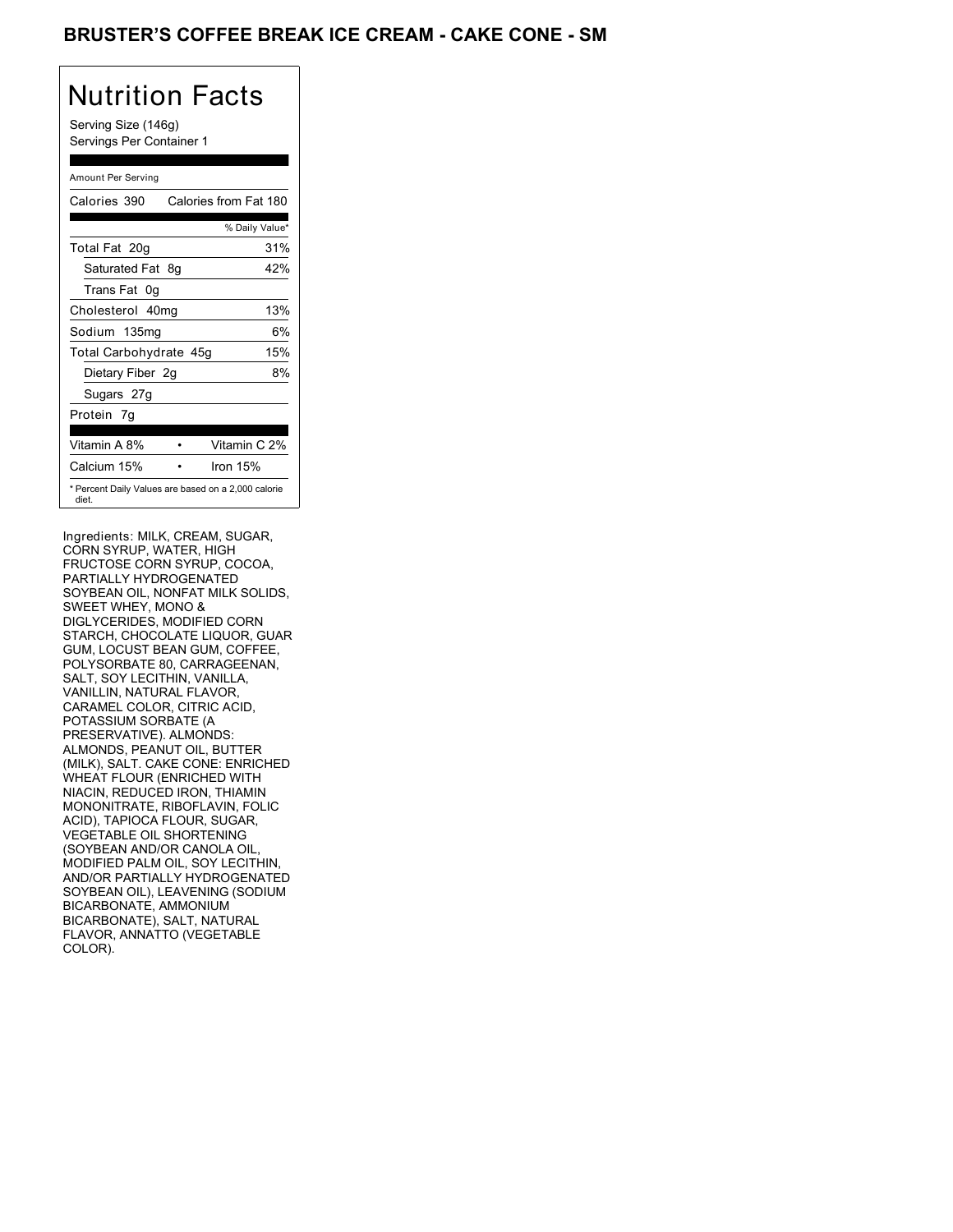## **BRUSTER'S COFFEE BREAK ICE CREAM - CAKE CONE - REG**

# Nutrition Facts

Serving Size (216g) Servings Per Container 1

#### Amount Per Serving

| Calories 570           | Calories from Fat 270                               |
|------------------------|-----------------------------------------------------|
|                        | % Daily Value*                                      |
| Total Fat 30g          | 46%                                                 |
| Saturated Fat 13g      | 63%                                                 |
| Trans Fat 0q           |                                                     |
| Cholesterol 55mg       | 19%                                                 |
| Sodium 200mg           | 8%                                                  |
| Total Carbohydrate 64g | 21%                                                 |
| Dietary Fiber 3g       | 12%                                                 |
| Sugars 40g             |                                                     |
| Protein 10g            |                                                     |
| Vitamin A 15%          | Vitamin C 4%                                        |
| Calcium 20%            | Iron $20%$                                          |
| diet.                  | * Percent Daily Values are based on a 2,000 calorie |

depending on your calorie needs:

Ingredients: MILK, CREAM, SUGAR, Saturated Fat Less than 20g 25g FRUCTOSE CORN SYRUP, COCOA,<br>———————————————————— Sodium Less than 2,400mg 2,400mg SOYBEAN OIL, NONFAT MILK SOLIDS, SWEET WHEY, MONO & GUM, LOCUST BEAN GUM, COFFEE, POLYSORBATE 80, CARRAGEENAN, SALT, SOY LECITHIN, VANILLA, VANILLIN, NATURAL FLAVOR, CARAMEL COLOR, CITRIC ACID, POTASSIUM SORBATE (A PRESERVATIVE). ALMONDS: ALMONDS, PEANUT OIL, BUTTER (MILK), SALT. CAKE CONE: ENRICHED WHEAT FLOUR (ENRICHED WITH NIACIN, REDUCED IRON, THIAMIN MONONITRATE, RIBOFLAVIN, FOLIC ACID), TAPIOCA FLOUR, SUGAR, VEGETABLE OIL SHORTENING (SOYBEAN AND/OR CANOLA OIL, MODIFIED PALM OIL, SOY LECITHIN, AND/OR PARTIALLY HYDROGENATED SOYBEAN OIL), LEAVENING (SODIUM BICARBONATE, AMMONIUM BICARBONATE), SALT, NATURAL FLAVOR, ANNATTO (VEGETABLE COLOR). SALT, NATURAL EXPLORENCE EN EL ENTRE EL ENTRE EL ENTRE EL ENTRE EL ENTRE EL ENTRE EL ENTRE EL ENTRE EL CORN SYRUP, WATER, HIGH PARTIALLY HYDROGENATED DIGLYCERIDES, MODIFIED CORN STARCH, CHOCOLATE LIQUOR, GUAR Celebrate Sunday<br>
Vertical Sunday, The Celebrate Sunday<br>
Sunday, Sunday, The Celebrate Sunday<br>
Sunday 2002<br>
Sunday 2002<br>
Sunday 29, 5702<br>
Celebrate Sunday<br>
Celebrate Sunday<br>
Celebrate Sunday<br>
Celebrate Sunday<br>
Celebrate S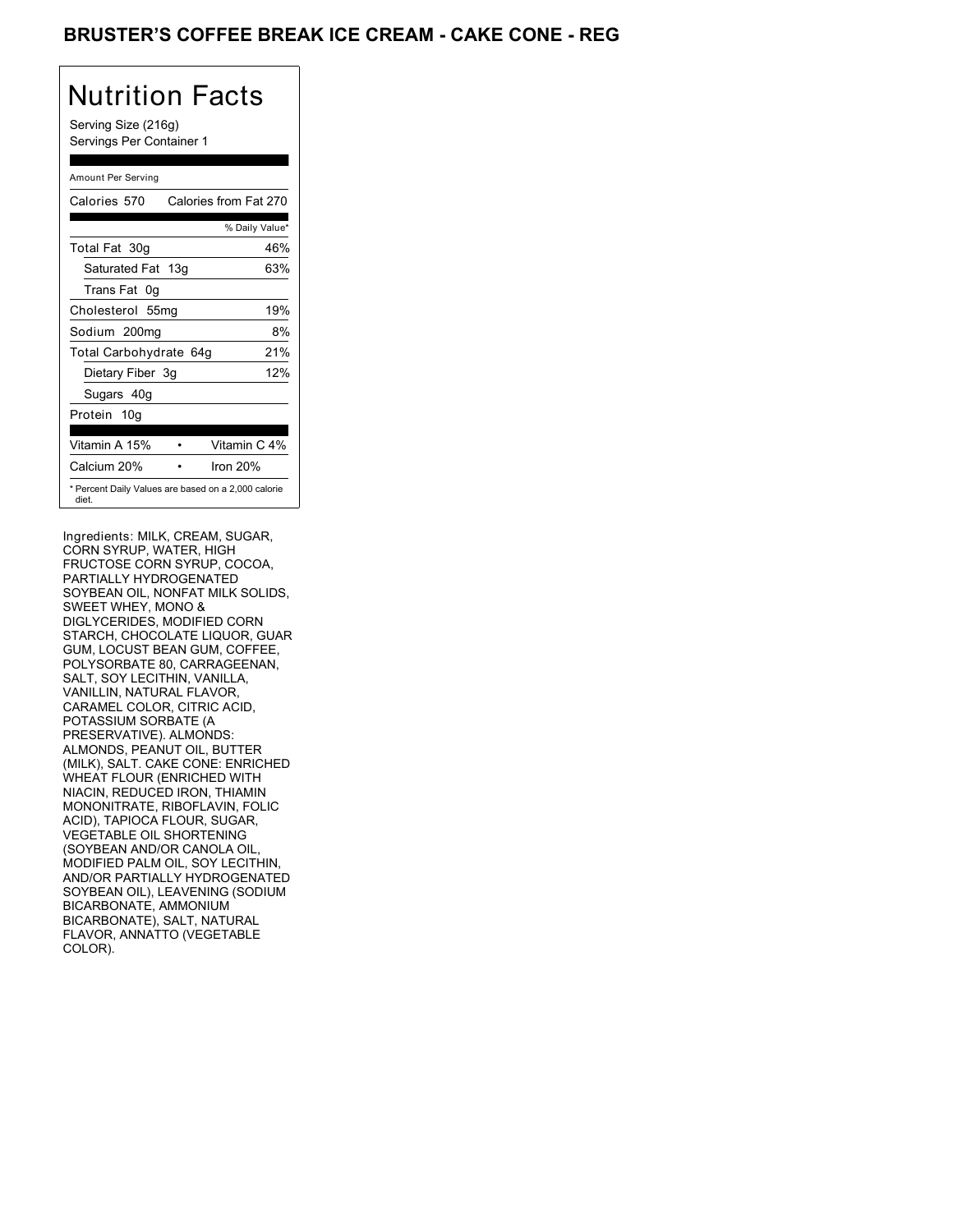## BRUSTER'S COFFEE BREAK ICE CREAM - CAKE CONE - LG

# Nutrition Facts

Serving Size (286g) Servings Per Container 1

#### Amount Per Serving

| Calories 750                                                 | Calories from Fat 360 |
|--------------------------------------------------------------|-----------------------|
|                                                              | % Daily Value*        |
| Total Fat 40g                                                | 61%                   |
| Saturated Fat 17g                                            | 84%                   |
| Trans Fat 0.5q                                               |                       |
| Cholesterol 75mg                                             | 25%                   |
| Sodium 260mg                                                 | 11%                   |
| Total Carbohydrate 84g                                       | 28%                   |
| Dietary Fiber 4g                                             | 16%                   |
| Sugars 53g                                                   |                       |
| Protein 13g                                                  |                       |
| Vitamin A 15%                                                | Vitamin C 4%          |
| Calcium 30%                                                  | Iron 25%              |
| * Percent Daily Values are based on a 2,000 calorie<br>diet. |                       |

Ingredients: MILK, CREAM, SUGAR, Saturated Fat Less than 20g 25g FRUCTOSE CORN SYRUP, COCOA,<br>———————————————————— Sodium Less than 2,400mg 2,400mg SOYBEAN OIL, NONFAT MILK SOLIDS, SWEET WHEY, MONO & GUM, LOCUST BEAN GUM, COFFEE, POLYSORBATE 80, CARRAGEENAN, SALT, SOY LECITHIN, VANILLA, VANILLIN, NATURAL FLAVOR, CARAMEL COLOR, CITRIC ACID, POTASSIUM SORBATE (A PRESERVATIVE). ALMONDS: ALMONDS, PEANUT OIL, BUTTER (MILK), SALT. CAKE CONE: ENRICHED WHEAT FLOUR (ENRICHED WITH NIACIN, REDUCED IRON, THIAMIN MONONITRATE, RIBOFLAVIN, FOLIC ACID), TAPIOCA FLOUR, SUGAR, VEGETABLE OIL SHORTENING (SOYBEAN AND/OR CANOLA OIL, MODIFIED PALM OIL, SOY LECITHIN, AND/OR PARTIALLY HYDROGENATED SOYBEAN OIL), LEAVENING (SODIUM BICARBONATE, AMMONIUM BICARBONATE), SALT, NATURAL FLAVOR, ANNATTO (VEGETABLE COLOR). SALT, NATURAL EXPLORENCE EN EL ENTRE EL ENTRE EL ENTRE EL ENTRE EL ENTRE EL ENTRE EL ENTRE EL ENTRE EL CORN SYRUP, WATER, HIGH PARTIALLY HYDROGENATED DIGLYCERIDES, MODIFIED CORN STARCH, CHOCOLATE LIQUOR, GUAR Columbia 1950<br>
Vertical Sunday, 1970<br>
Vertical Sunday, 1970<br>
Sunday, 1970<br>
Sunday, 1970<br>
Sunday, 1970<br>
Sunday, 1970<br>
Columbia 1970<br>
Columbia 1970<br>
Columbia 1970<br>
Columbia 1970<br>
Columbia 1970<br>
Columbia 1970<br>
Columbia 1970<br>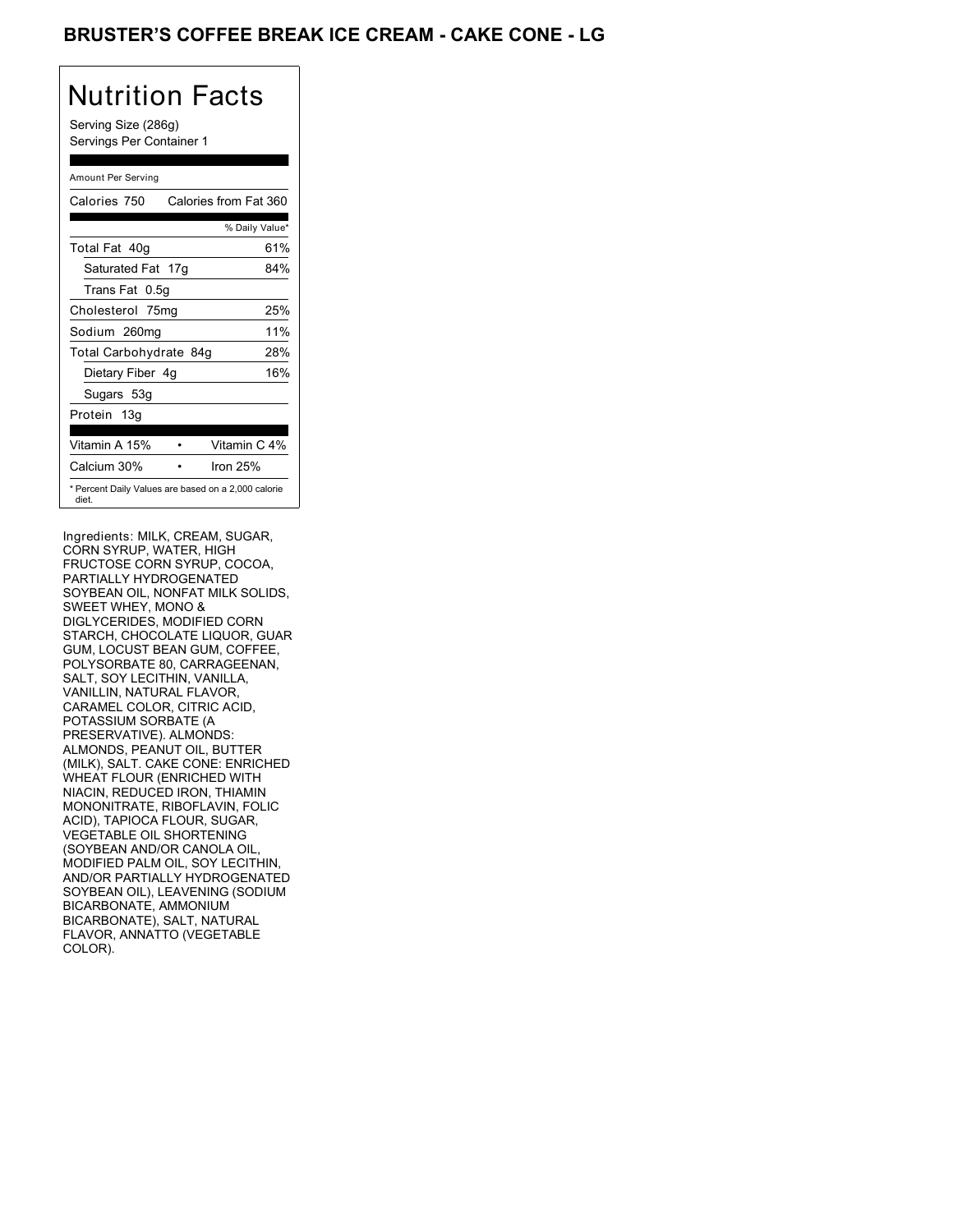## BRUSTER'S COFFEE BREAK ICE CREAM - WAFFLE CONE - SM

# Nutrition Facts

Serving Size (170g) Servings Per Container 1

#### Amount Per Serving

| Calories 490           | Calories from Fat 210                               |
|------------------------|-----------------------------------------------------|
|                        | % Daily Value*                                      |
| Total Fat 23g          | 35%                                                 |
| Saturated Fat 9g       | 46%                                                 |
| Trans Fat 0q           |                                                     |
| Cholesterol 45mg       | 15%                                                 |
| Sodium 125mg           | 5%                                                  |
| Total Carbohydrate 62g | 21%                                                 |
| Dietary Fiber 2g       | 8%                                                  |
| Sugars 37g             |                                                     |
| Protein 8q             |                                                     |
| Vitamin A 8%           | Vitamin C 2%                                        |
| Calcium 15%            | Iron 15%                                            |
| diet.                  | * Percent Daily Values are based on a 2,000 calorie |

depending on your calorie needs:

Ingredients: MILK, CREAM, SUGAR, Saturated Fat Less than 20g 25g FRUCTOSE CORN SYRUP, COCOA,<br>———————————————————— Sodium Less than 2,400mg 2,400mg SOYBEAN OIL, NONFAT MILK SOLIDS, SWEET WHEY, MONO & GUM, LOCUST BEAN GUM, COFFEE, POLYSORBATE 80, CARRAGEENAN, SALT, SOY LECITHIN, VANILLA, VANILLIN, NATURAL FLAVOR, CARAMEL COLOR, CITRIC ACID, POTASSIUM SORBATE (A PRESERVATIVE). ALMONDS: ALMONDS, PEANUT OIL, BUTTER (MILK), SALT. WAFFLE CONE: (MILK), SALT. WAFFLE CONE:<br>ENRICHED BLEACHED WHEAT FLOUR (ENRICHED WITH NIACIN, REDUCED IRON, THIAMIN MONONITRATE, RIBOFLAVIN, FOLIC ACID), SUGAR, VEGETABLE SHORTENING (PARTIALLY HYDROGENATED SOYBEAN AND COTTONSEED OILS), WHOLE EGG, ARTIFICIAL FLAVOR (INCLUDING MALTODEXTRIN, MODIFIED CORNSTARCH, BUTTER, BUTTERMILK), DEXTROSE, SOY LECITHIN, ARTIFICIAL VANILLA FLAVOR. CORN SYRUP, WATER, HIGH PARTIALLY HYDROGENATED DIGLYCERIDES, MODIFIED CORN STARCH, CHOCOLATE LIQUOR, GUAR Celebrate 20,  $\frac{3}{2}$  and  $\frac{3}{2}$  and  $\frac{3}{2}$  and  $\frac{3}{2}$  and  $\frac{3}{2}$  and  $\frac{3}{2}$  and  $\frac{3}{2}$  and  $\frac{3}{2}$  and  $\frac{3}{2}$  and  $\frac{3}{2}$  and  $\frac{3}{2}$  and  $\frac{3}{2}$  and  $\frac{3}{2}$  and  $\frac{3}{2}$  and  $\frac{3}{2}$  a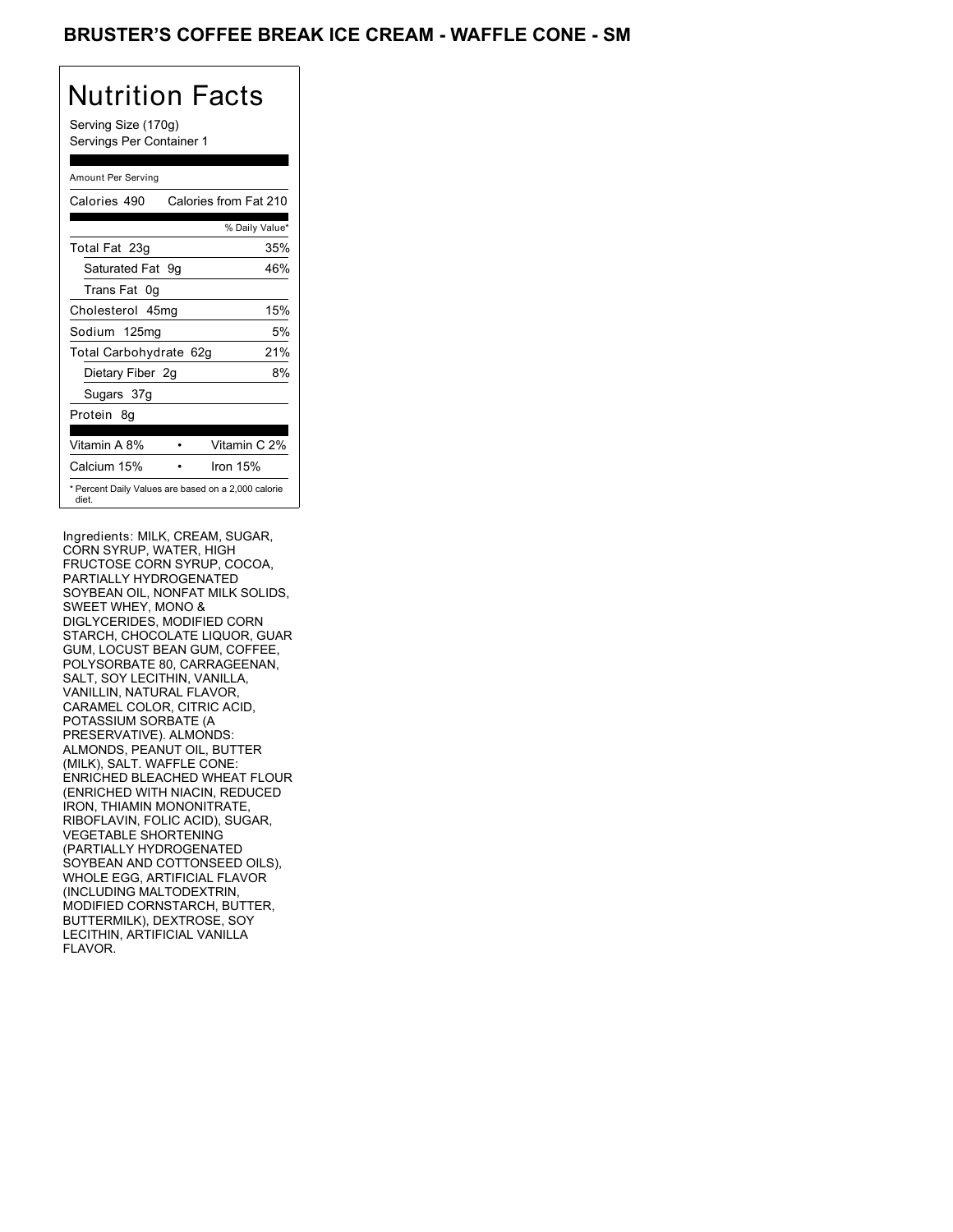## BRUSTER'S COFFEE BREAK ICE CREAM - WAFFLE CONE - REG

# Nutrition Facts

Serving Size (240g) Servings Per Container 1

#### Amount Per Serving

| Calories 670           | Calories from Fat 300                               |
|------------------------|-----------------------------------------------------|
|                        | % Daily Value*                                      |
| Total Fat 33g          | 51%                                                 |
| Saturated Fat 13g      | 67%                                                 |
| Trans Fat 0q           |                                                     |
| Cholesterol 65mg       | 21%                                                 |
| Sodium 190mg           | 8%                                                  |
| Total Carbohydrate 82g | 27%                                                 |
| Dietary Fiber 3g       | 12%                                                 |
| Sugars 50g             |                                                     |
| Protein 11g            |                                                     |
| Vitamin A 15%          | Vitamin C 4%                                        |
| Calcium 20%            | Iron $20%$                                          |
| diet.                  | * Percent Daily Values are based on a 2,000 calorie |

depending on your calorie needs:

Ingredients: MILK, CREAM, SUGAR, Saturated Fat Less than 20g 25g FRUCTOSE CORN SYRUP, COCOA,<br>———————————————————— Sodium Less than 2,400mg 2,400mg SOYBEAN OIL, NONFAT MILK SOLIDS, SWEET WHEY, MONO & GUM, LOCUST BEAN GUM, COFFEE, POLYSORBATE 80, CARRAGEENAN, SALT, SOY LECITHIN, VANILLA, VANILLIN, NATURAL FLAVOR, CARAMEL COLOR, CITRIC ACID, POTASSIUM SORBATE (A PRESERVATIVE). ALMONDS: ALMONDS, PEANUT OIL, BUTTER (MILK), SALT. WAFFLE CONE: (MILK), SALT. WAFFLE CONE:<br>ENRICHED BLEACHED WHEAT FLOUR (ENRICHED WITH NIACIN, REDUCED IRON, THIAMIN MONONITRATE, RIBOFLAVIN, FOLIC ACID), SUGAR, VEGETABLE SHORTENING (PARTIALLY HYDROGENATED SOYBEAN AND COTTONSEED OILS), WHOLE EGG, ARTIFICIAL FLAVOR (INCLUDING MALTODEXTRIN, MODIFIED CORNSTARCH, BUTTER, BUTTERMILK), DEXTROSE, SOY LECITHIN, ARTIFICIAL VANILLA FLAVOR. CORN SYRUP, WATER, HIGH PARTIALLY HYDROGENATED DIGLYCERIDES, MODIFIED CORN STARCH, CHOCOLATE LIQUOR, GUAR Celebrate The Celebrate Thursday, 1998<br>
Vertical Thursday, 1998<br>
Saturday, 1998<br>
Saturday, 1998<br>
Saturday, 1998<br>
Saturday, 1998<br>
Saturday, 1998<br>
Celebrate Thursday, 1998<br>
Celebrate Thursday, 1998<br>
Celebrate Thursday, 1998